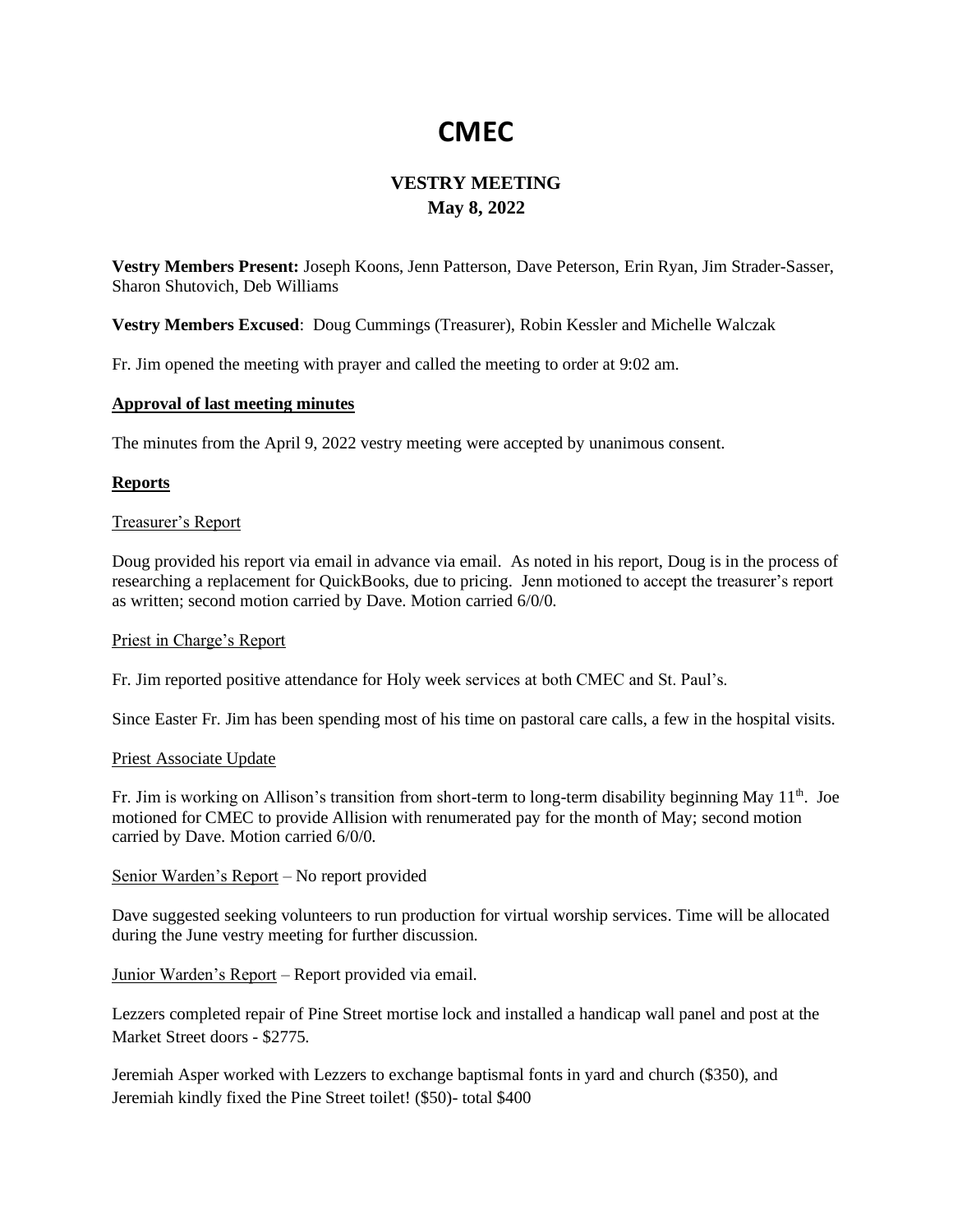Orkin completed outdoor spraying for spiders a few weeks ago and indoor pest control this past week.

Diehl's Construction will meet with Fr. Jim and Michelle to gather information on a quote for installation of spotlights in the rear of the church to improve lighting over the baptismal font.

Dave motioned to receive the written report as offered; second motion carried by Erin. Motion carried 6/0/0.

# **Committee Chair Reports**

# Mission and Outreach – No updates.

Sharon requested to have an usher schedule; she has been the only usher since COVID. Father Jim will draft a schedule for June to include ushers, production, readers and acolytes. In addition, Fr. Jim will ask Cindy print 20 more booklets to be handed out by ushers on Sunday's and Sharon will create a checklist for ushers to reference.

# Hospitality

The May Day lunch was a great success. A picnic will be planned for Summer, Father Jim suggested July  $24<sup>th</sup>$  when the Bishop will be at St. Paul's.

We will bring back coffee hour for 10:30 service, a sign-up sheet will be placed in the community room.

Finance – No updates.

### Shaped by Faith

Erin reported the grant applications are now open, the first deadline is June  $1<sup>st</sup>$ ; she will reach out about the potential rental property and work on the application. The application will be submitted under the Episcopal Diaper Bank. The committee is also considering having a food service included in the application process.

Youth/Worship - Fr. Jim suggested delaying Sunday school until September due to summer schedules, and to allow time for better coordination.

Advertising /Video Productions – Previously discussed.

### **New Business**

**June 18<sup>th</sup>** - Shared Vestry Meeting is tentatively scheduled at 2pm. Vestry meetings will occur at 1pm and 3pm in coordination with CMEC and St. Paul's.

**June 10th** – Presiding Bishop Visit (Bellefonte – Shaped by Faith); **June 11** (Worship - Harrisburg)

**June 24th** - Bishop's Visit - Saint Paul's

# **Circle Way Check Out and Lord's Prayer (closing)**